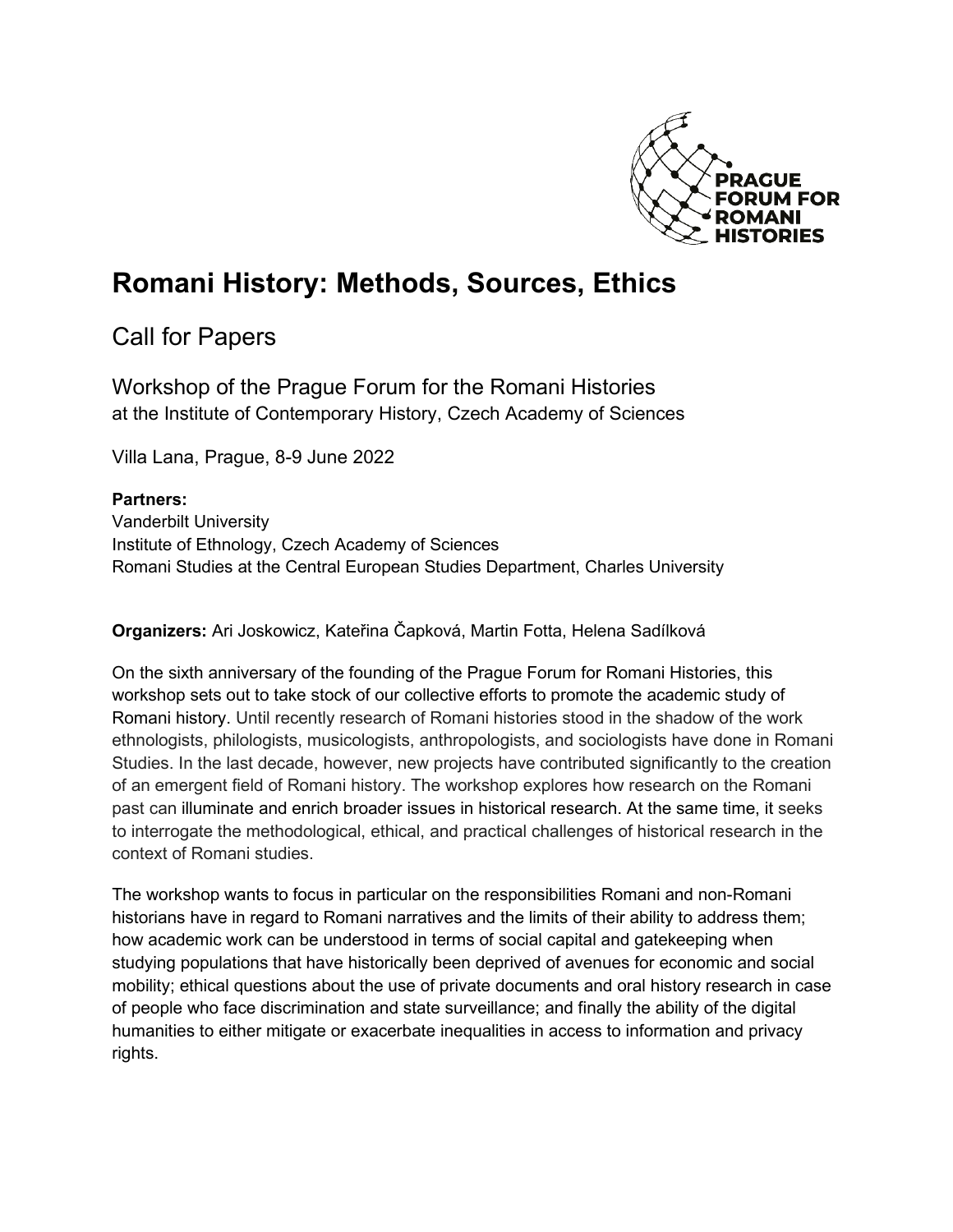To explore new paths and persistent challenges in the field, we ask for the submission of papers that deal with concrete examples from Romani history (irrespective of period or region) that allow for further methodological reflection. It has become a truism in the field that it is difficult to discover unmediated access to Romani voices in archives. We would like to explore these erasures in the context of larger discussions in other history subfields about silenced voices, unacknowledged methodological assumptions, and the history of archives. Contributions can also reflect on the history of historiography and the role historians play in the complicated politics of Romani representation.

The following questions reflect some of the concerns that motivate our call:

- How does Romani history relate to other historical sub-fields? What is the role of academic history in Romani studies? How does it relate to other disciplines?

- How did historians and how should historians think of their relationship to the subjects of their history? Does the writing of history express the uneven power relations between the mostly non-Romani historians and the Romani communities they describe? What are the challenges the Romani historians face in the mostly non-Romani academic world? What are historical strategies and best practices in other fields that might address such issues?

- What is the relationship between Romani history and Holocaust studies? Since research on Nazi crimes is the only subject where academic historians dominate in the larger field of Romani studies, how does this influence our understanding of Romani history?

- How does the study of the Romani past contribute to various and competing attempts to rethink the history of Europe, the Americas, or the Mediterranean? How does Romani history address recent attempts to think about the Atlantic world, the imperial nature of many selfdefined nation states, and the legacies of Europe's land-based empires? How does Romani history reflect the turns and shifts within the discipline at large?

- Which normative questions emerge in the practice of Romani history compared to related subfields? Does it matter, for example, that researchers who conduct interviews compete with those who pay interviewees (more) for their willingness to talk to them? Do we need more concrete guidelines for ethical conduct in Romani history? Does Romani history need to deal differently from other subfields in European history with issues of anonymization, privacy, and digitization?

- How does the relationship between historians and archivists shape the field? What is the role of historians as users and creators of archival collections and as lobbyists for their funding?

- Which gatekeepers shape the practice of Romani history? How do different funding structures and ways to organize scholarship in different national contexts shape Romani studies? What is the role of policy-making and activism for the practice of Romani history?

- How do debates on the constructed nature of ethnic categories and controversies surrounding nomenclature open or close avenues for research?